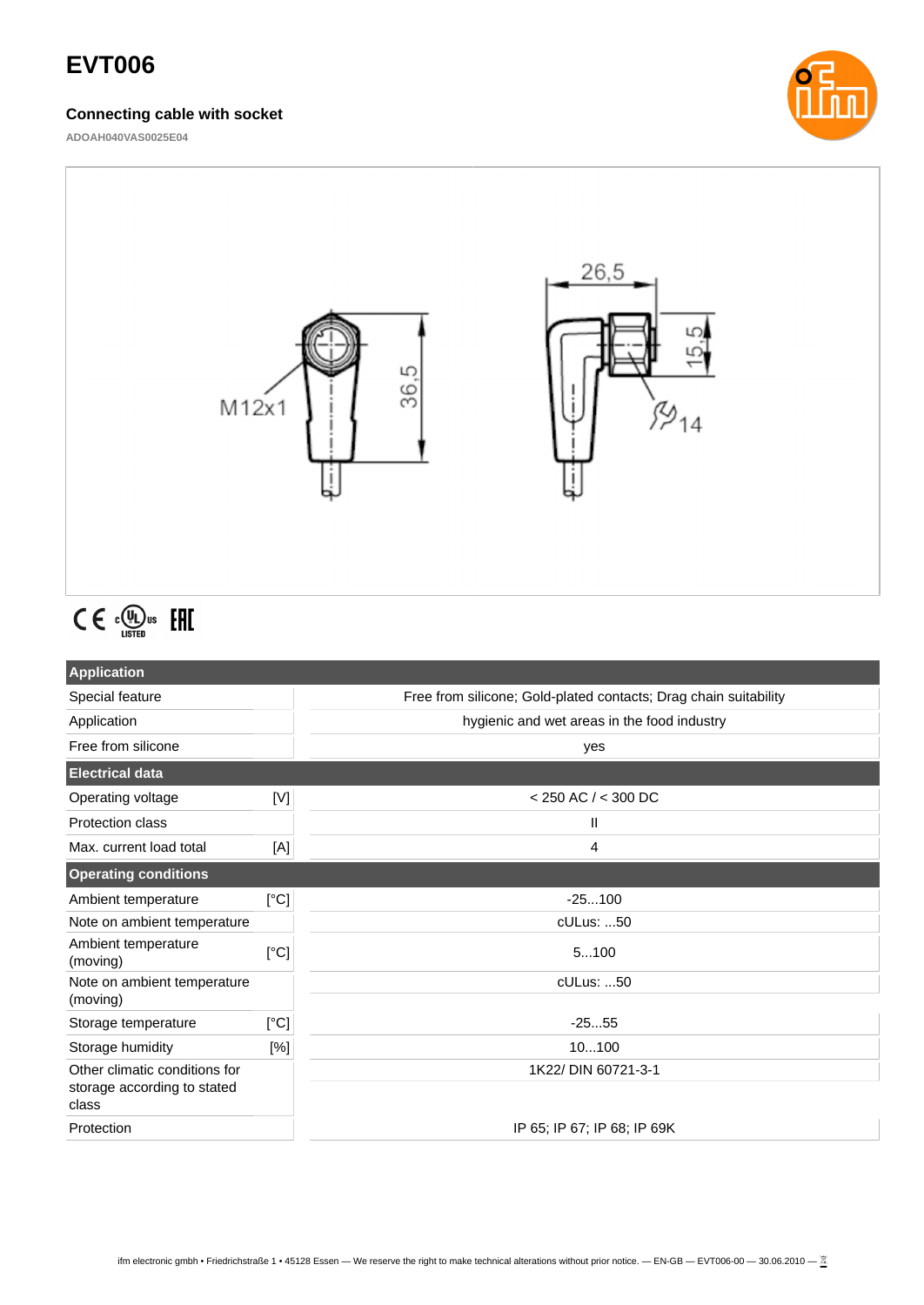## **EVT006**

### **Connecting cable with socket**

**ADOAH040VAS0025E04**



| l Mechanical data            |     |                                 |                                                                                                   |  |
|------------------------------|-----|---------------------------------|---------------------------------------------------------------------------------------------------|--|
| Weight                       | [g] | 922.6                           |                                                                                                   |  |
| Moulded-body material        |     |                                 | <b>PVC</b>                                                                                        |  |
| Material nut                 |     | stainless steel (1.4404 / 316L) |                                                                                                   |  |
| Sealing material             |     |                                 | <b>EPDM</b>                                                                                       |  |
| Drag chain suitability       |     | yes                             |                                                                                                   |  |
| Drag chain suitability       |     | bending radius for flexible use | min. 10 x cable diameter                                                                          |  |
|                              |     | travel speed                    | max. 3.3 m/s for a horizontal travel length<br>of 5 m and max. acceleration of 5 m/s <sup>2</sup> |  |
|                              |     | bending cycles                  | $> 1$ Mio.                                                                                        |  |
|                              |     | torsional strain                | $± 180$ °/m                                                                                       |  |
| <b>Remarks</b>               |     |                                 |                                                                                                   |  |
| Pack quantity                |     | 1 pcs.                          |                                                                                                   |  |
| <b>Electrical connection</b> |     |                                 |                                                                                                   |  |

Cable: 25 m, PVC, orange, Ø 4.9 mm; 4 x 0.34 mm² (42 x Ø 0.1 mm )

#### **Electrical connection - socket**

Connector: 1 x M12, angled; Moulded body: PVC, orange; Locking: stainless steel (1.4404 / 316L); Sealing: EPDM; Contacts: goldplated; Tightening torque: 0.6...1.5 Nm